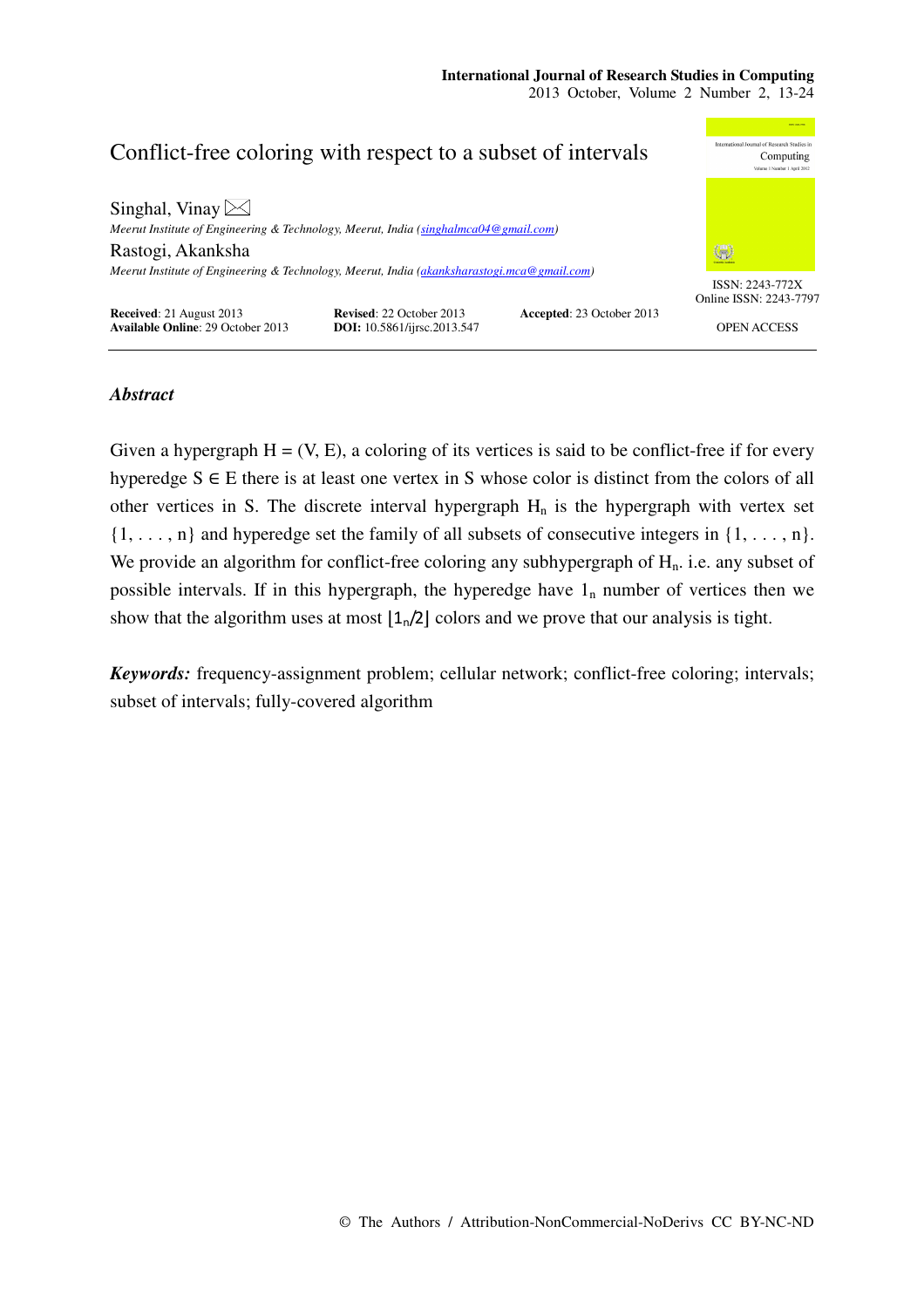## **Conflict-free coloring with respect to a subset of intervals**

## **1. Introduction**

The study of cf-coloring was initiated in the work of Even et al. (2003) and of Smorodinsky (2003) and was extended by numerous other papers (c.f., Alon et al. (2008), Bar-Noy et al. (2010), Chen et al. (2006), Har-Peled et al. (2005), Lev-Tov et al. (2009), Pach et al. (2009)). The study was initially motivated by its **application to frequency assignment for cellular networks**. A cellular network consists of two kinds of nodes: base stations and mobile clients. Base stations have fixed positions, modeled by a finite set of points in the plane, and provide the backbone of the network. Every base station emits at a fixed frequency. If a client wants to establish a link with a base station it has to tune itself to this base station's frequency. Clients, however, can be in the range of many different base stations. To avoid interference, the system must assign frequencies to base stations in the following way: For any closed disk d in the plane (representing the communication range of a client located at the center of this disk), there must be at least one base station which is contained in d and has a frequency that is not used by any other base station contained in d. Since frequencies are limited and costly, a scheme that reuses frequencies, where possible, is desirable.

In section 2, we describe more general definitions of conflict-free colorings for general hypergraphs and intervals. In section 3, we present some previous work on this field by Cheilaris, P., and Smorodinsky S., (2012). In section 4, various applications of conflict-free coloring are presented. Then in section 5, we show the concept of conflict-free coloring with respect to a subset of intervals i.e. subhypergraph of the discrete interval hypergraph and present an algorithm that color the subhypergraph of the discrete interval hypergraph and show that the analysis is tight, i.e., there are subhypergraphs of  $H<sub>n</sub>$  for which the algorithm computes a conflict-free coloring with twice the optimal (minimum) number of colors. In section 6, we show an example to implement the above algorithm and prove that the algorithm works well & produce valid conflict-free coloring for a given subhypergraph of  $H_n$  with at most n/2 colors. Finally in section 7, we present some open problems for future work.

#### **2. Conflict free coloring for hypergraphs and intervals:**

A hypergraph H is a pair  $(V, E)$ , where V is a finite set and E is a family of non-empty subsets of V. We denote by  $Z^+$  the set of positive integers and by N the set of non-negative integers.

**Definition 1:** Let  $H = (V, E)$  be a hypergraph and let C be a coloring C:  $V \rightarrow Z^+$ : We say that C is a conflict-free coloring (cf-coloring) if for every hyperedge  $e \in E$  there exists a color  $i \in Z^+$  such that  $e \cap C^{-1}(i)$  $= 1$ . That is, every hyperedge e  $\in$  E contains at least one vertex whose color is unique in e.

#### *Here is a more general, formal definition:*

**Definition 2:** Let P be a set of n points in the plane and let R be a family of regions in the plane (e.g., all closed discs). We denote by  $H = H_R(P)$  the hypergraph on the set P whose hyperedges are all subsets P<sup> $\dot{H}$ </sup> that can be cut off from P by a region in R. That is, all subsets P<sup> $\check{P}$ </sup> such that there exists some region  $r \in R$  with  $r \cap P =$ P ′. We refer to such a hypergraph as the hypergraph *induced by* P *with respect to* R.

Now, consider the hypergraph induced by a set of n collinear points with respect to the family of closed disks in the plane. It is not difficult to see that this hypergraph is isomorphic to the hypergraph induced by a set of n real numbers with respect to the family of closed intervals, which is also isomorphic to the following discrete interval hypergraph.

**Definition 3:** Let  $[n] = \{1, \ldots, n\}$ . For  $s \le t$ ,  $s, t \in [n]$ , we define the (discrete) interval  $[s, t] = \{i \in [n] | s \le t\}$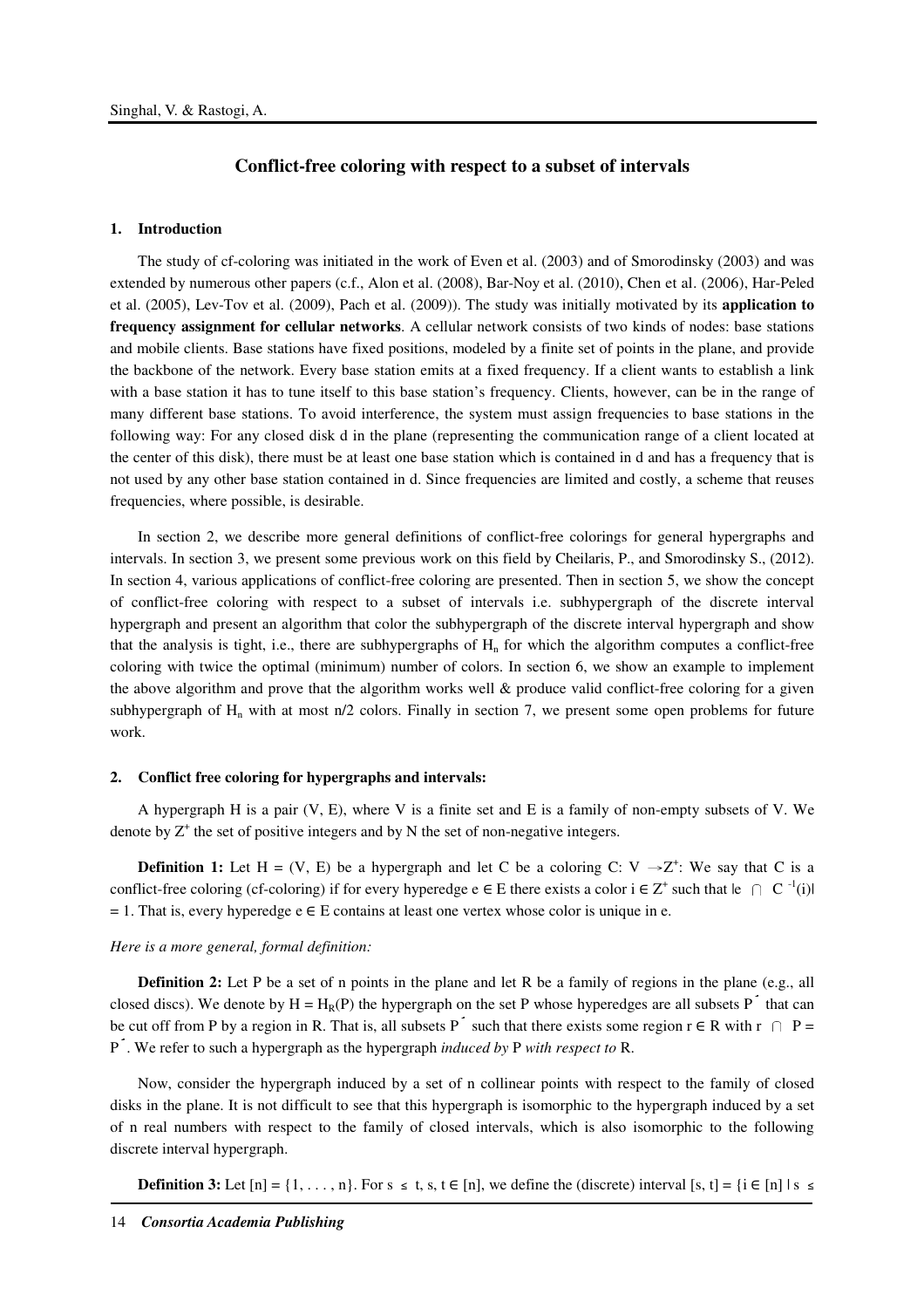i ≤ t}. The discrete interval hypergraph H<sub>n</sub> has vertex set [n] and hyperedge set I<sub>n</sub> = {[s, t] | s ≤ t, s, t ∈ [n]}.

It is not difficult to prove that  $\lfloor \log_2 n \rfloor + 1$  color are necessary and sufficient in order to cf-color H<sub>n</sub> [see, e.g., Even et al. (2003)). An online variation of this cf-coloring problem in which vertices appear one by one and the algorithm has to commit to a color for each point as soon as it appears, maintaining the conflict-free property of the point set at every time, was introduced in Chen et al. (2006) and further studied in Bar-Noy et al. (2008).



*Figure 1*. Intervals of five points

To understand the concept of intervals, let us consider an example given below:

For any given set of points  $P = \{a_1, a_2, a_3, a_4\}$  we have following intervals- $I_1 = \{(a_1) (a_2) (a_3) (a_4)\}\$  $I_2 = \{(a_1, a_2) (a_2, a_3) (a_3, a_4)\}\$  $I_3 = \{(a_1, a_2, a_3) (a_2, a_3, a_4)\}\$  $I_4 = \{(a_1, a_2, a_3, a_4)\}\$ For all intervals we have to maintain the conflict-free coloring property.

In this paper, we are interested in conflict-free coloring subhypergraphs of  $H_n$  of the following form:

 $H = ([n], I)$ , where  $I_{max} \subseteq I_n$ . We define  $I_{max}$  as an interval that contains maximum vertices. Then, H is a hypergraph induced by n points on the real line with respect to a subset of all possible intervals. Conflict-free Colorings of such hypergraphs were studied in the online setting in Bar-Noy et al. (2008). Katz et al. (2007) claim a 4-approximation polynomial time conflict-free coloring for any such hypergraph H (in the offline setting). Studying conflict-free coloring for subhypergraphs of geometric hypergraphs can be justified by applications where only a given subset of the hyperedge set is required to have the conflict-free property. It is also helpful to save energy as well as money.

## **3. Previous Related Work:**

Cheilaris, P., and Smorodinsky S., (2012) provide a polynomial time algorithm for conflict-free coloring any subhypergraph of  $H_n$ , they show that the algorithm has approximation ratio 2, and they prove that there analysis is tight. They also show that the problem of deciding whether a given subhypergraph of  $H<sub>n</sub>$  can be colored with at most k colors has a quasipolynomial time algorithm.

They claim that this variation of conflict-free coloring, with the partial coloring function or the placeholder color '0', is interesting from the point of view of applications. As mentioned in section 1, vertices model base stations in a cellular network. A vertex with no positive color assigned to it can model a situation where a base station is not activated at all, and therefore the base station does not consume energy.

They present the following algorithm to find conflict-free coloring with respect to a subset of Intervals: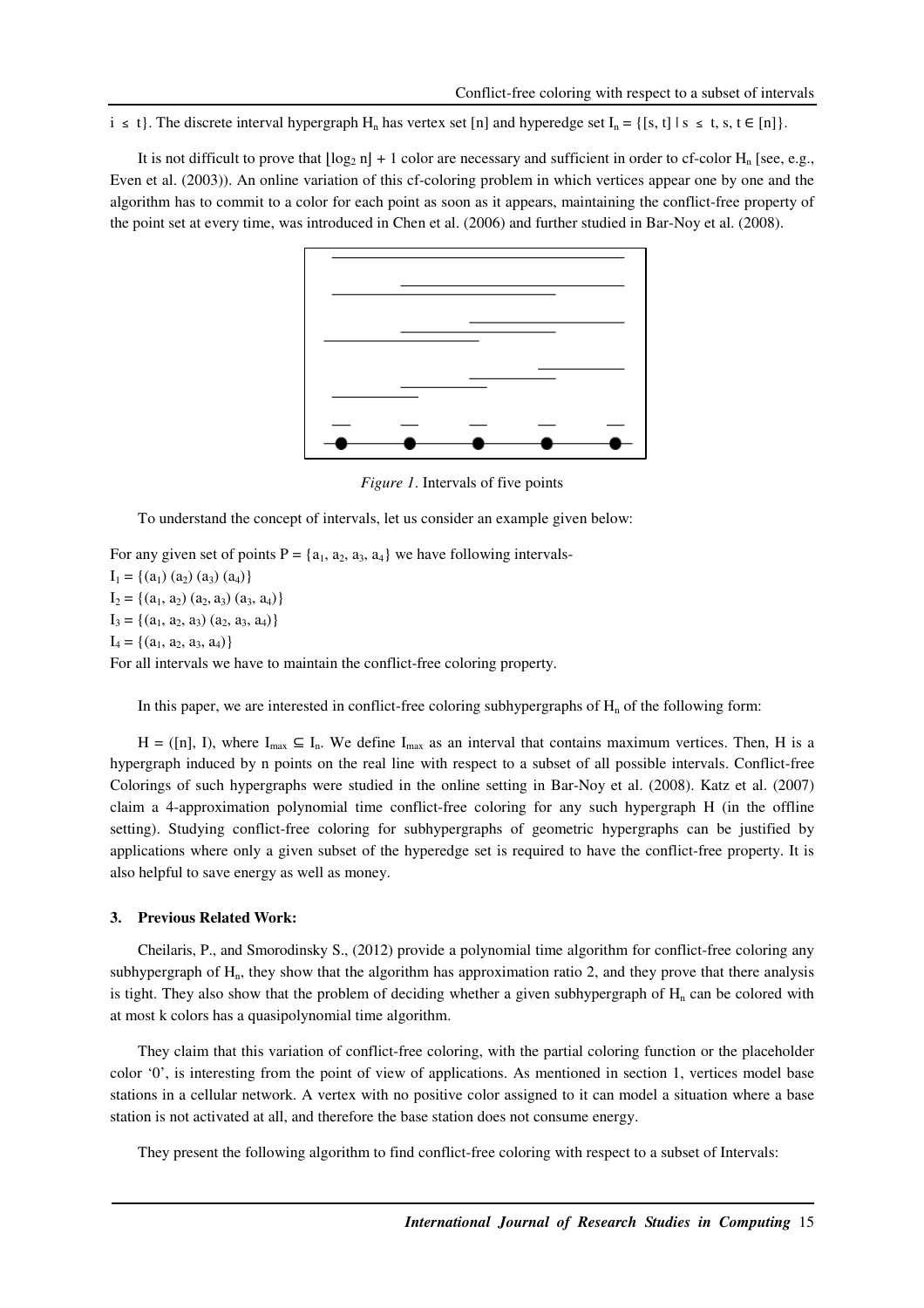**Algorithm 1** A hitting set algorithm for conflict-free coloring  $H = (V, \mathcal{E})$ 

 $\ell \leftarrow 0; V^0 \leftarrow V; \mathcal{E}^0 \leftarrow \mathcal{E}$ while  $\mathcal{E}^{\ell} \neq \emptyset$  do  $S^{\ell} \leftarrow$  a minimal hitting set for  $(V^{\ell}, \mathcal{E}^{\ell})$ color every  $v \in V^{\ell} \setminus S^{\ell}$  with color  $\ell$  $V^{\ell+1} \leftarrow S^{\ell}$  $\mathcal{E}^{\ell+1} \leftarrow {\mathcal{E}} \cap S^{\ell} \mid e \in \mathcal{E}^{\ell} \text{ and } |e \cap S^{\ell}| > 1$  $\ell \leftarrow \ell + 1$ end while if  $V^{\ell} \neq \emptyset$  then color every  $v \in V^{\ell}$  with color  $\ell$  end if

Where minimal hitting set S is computed as follows:

First, we compute a special independent set of intervals  $F \subseteq I$  (i.e., in F no two intervals have a common vertex). We compute this independent set F of intervals incrementally. Initially, there is nothing in the independent set. We scan vertices from 1 to n and we include in the independent set the interval [i, j]  $\in$  I with minimum j such that [i, j] does not intersect anything already in the independent set. After computing F, for every interval [i, j]  $\in$  F, we take in S the vertex j (i.e., the maximum or rightmost vertex). Finally, they implement this algorithm to the following figure and calculate the conflict-free coloring.

|  |                |  |  |  |  |  | .                                     |  |  |  |  |  |  |  |  |  |  |  |
|--|----------------|--|--|--|--|--|---------------------------------------|--|--|--|--|--|--|--|--|--|--|--|
|  |                |  |  |  |  |  | 0 1 2 0 0 1 3 0 0 0 1 2 0 0 1 4 0 0 0 |  |  |  |  |  |  |  |  |  |  |  |
|  | $\overline{0}$ |  |  |  |  |  | 1 2 1 0 1 0 0 1 0 1 2 1 0 1 0 0 0     |  |  |  |  |  |  |  |  |  |  |  |

## **4.** Applications of Conflict-free Coloring:

Application of Conflict-free coloring is very large. Conflict-free coloring arise in the context of frequency assignment to cellular antennae, Distributed Algorithms for Coloring and Domination in Wireless Ad Hoc Networks, in battery consumption aspects of sensor networks, in RFID protocols and several other fields, and has been the focus of many recent research papers. Some applications of Conflict-free Coloring are in the following areas:

## *4.1 Distributed Algorithms for Coloring and Domination in Wireless Ad Hoc Networks:*

Wireless ad hoc networks are composed of a set of mobile nodes which communicate with one another over a shared wireless channel. Unlike wired networks, nodes in an ad hoc network do not rely on a pre-existing communication infrastructure. Instead, they communicate either directly with each other or with the help of intermediate nodes in the network. The distributed, wireless and self-configuring nature of ad hoc networks render them useful for several applications such as mobile battlefields, disaster relief, sensing and monitoring. However, the lack of a fixed communication infrastructure introduces several challenging and interesting research issues in the design of communication protocols for these networks. Any communication protocol for ad hoc networks should also contend with the issue of interference in the wireless medium. When two or more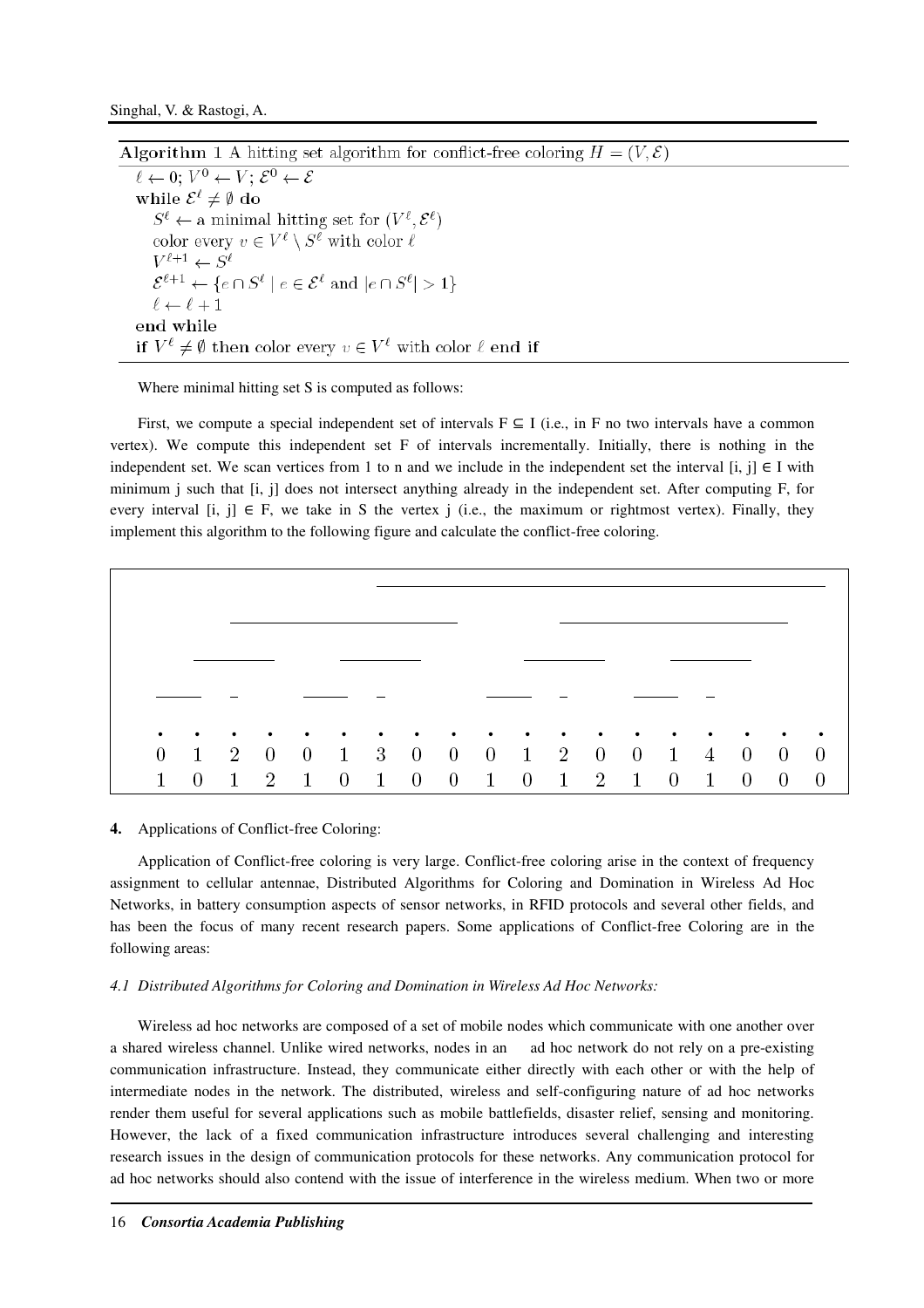nodes transmit a message to a common neighbor at the same time, the common node will not receive any of these messages. In such a case, we say that a collision has occurred at the common node.

Coloring and connected domination are two fundamental primitives with several applications in the wireless context. In wireless networks, we seek a conflict-free coloring of the nodes such that two nodes which belong to the same color class may transmit simultaneously without resulting in collisions. Clearly, such a coloring has natural applications to collision-free wireless scheduling. In order to overcome the lack of a fixed routing infrastructure, several researchers have also proposed construction of a virtual backbone in ad hoc networks. A virtual backbone typically consists of a small subset of nodes in the network which gathers and maintains information such as local topology and traffic conditions.

#### *4.2 Distributed Spectrum Allocation via Local Bargaining:*

Wireless devices are becoming ubiquitous, placing additional stress on the fixed radio spectrum available to all access technologies. To eliminate interference between different wireless technologies, current policies allocate a fixed spectrum slice to each wireless technology. This static assignment prevents devices from efficiently utilizing allocated spectrum, resulting in spectrum holes (no devices in area) and very poor utilization. These results further motivate the *Open Spectrum* approach to spectrum access. Open Spectrum allows unlicensed (secondary) users to coexist with legacy (primary) spectrum holders, thereby "creating" new capacity and commercial value from existing spectrum ranges.

Secondary users opportunistically utilize unused licensed spectrum on a non-interfering or leasing basis based on agreements and constraints imposed by primary users. Open spectrum focuses on controlling the behavior of secondary users while keeping the system transparent to primaries. While maximizing spectrum utilization is the primary goal of dynamic spectrum systems, a good allocation scheme is also needed to provide fairness across users. We hereby use user to represent secondary user. A user seizing spectrum without coordinating with others can cause harmful interference with its surrounding neighbors, and thus reducing available spectrum. Given a fixed topology, existing approaches can efficiently allocate spectrum to users by reducing the problem to a variant of the graph coloring problem. A conflict free spectrum assignment is obtained for the given topology.

In general, a topology-optimized allocation algorithm begins with no prior information, and assigns each user an optimal assignment. In a mobile network, however, users are constantly moving and the network topology changes. Using this global optimization approach, the network needs to completely recomputed spectrum assignments for all users after each change, resulting in high computational and communication overhead. This costly operation needs to be repeated frequently to maintain spectrum utilization and fairness.

#### *4.3 RFID networks:*

Radio Frequency IDentification (RFID) is a technology where a reader device can sense the presence of a close by object by reading a tag device attached to the object. To improve coverage, multiple RFID readers can be deployed in the given region. RFID systems consist of readers and tags. A tag has an ID stored in its memory. The reader is able to read the IDs of the tags in the vicinity by using wireless protocol. In a typical RFID application, tags are attached to objects of interest, and the reader detects presence of an object by using an available mapping of IDs to objects. We focus on passive tags i.e., tags that do not carry a battery. The power needed for passive tags to transmit their IDs to the reader is supplied by the reader itself.

Assume that we are given a set D of readers where each reader is modeled by some disc in the plane. Let P be a set of tags (modeled as points) that lie in the union of the discs in D. Suppose that all readers in D use the same wireless frequency. The goal is to schedule for each reader  $d \in D$  a time slot t(d) for which the reader d will be active. That is, at time t(d) reader d would initiate a 'read' action. We further assume that a given tag  $p \in$ P can be read by reader  $d \in D$  at time t if  $p \in d$  and d is initiating a 'read' action at time t (namely,  $t = t(d)$ ) and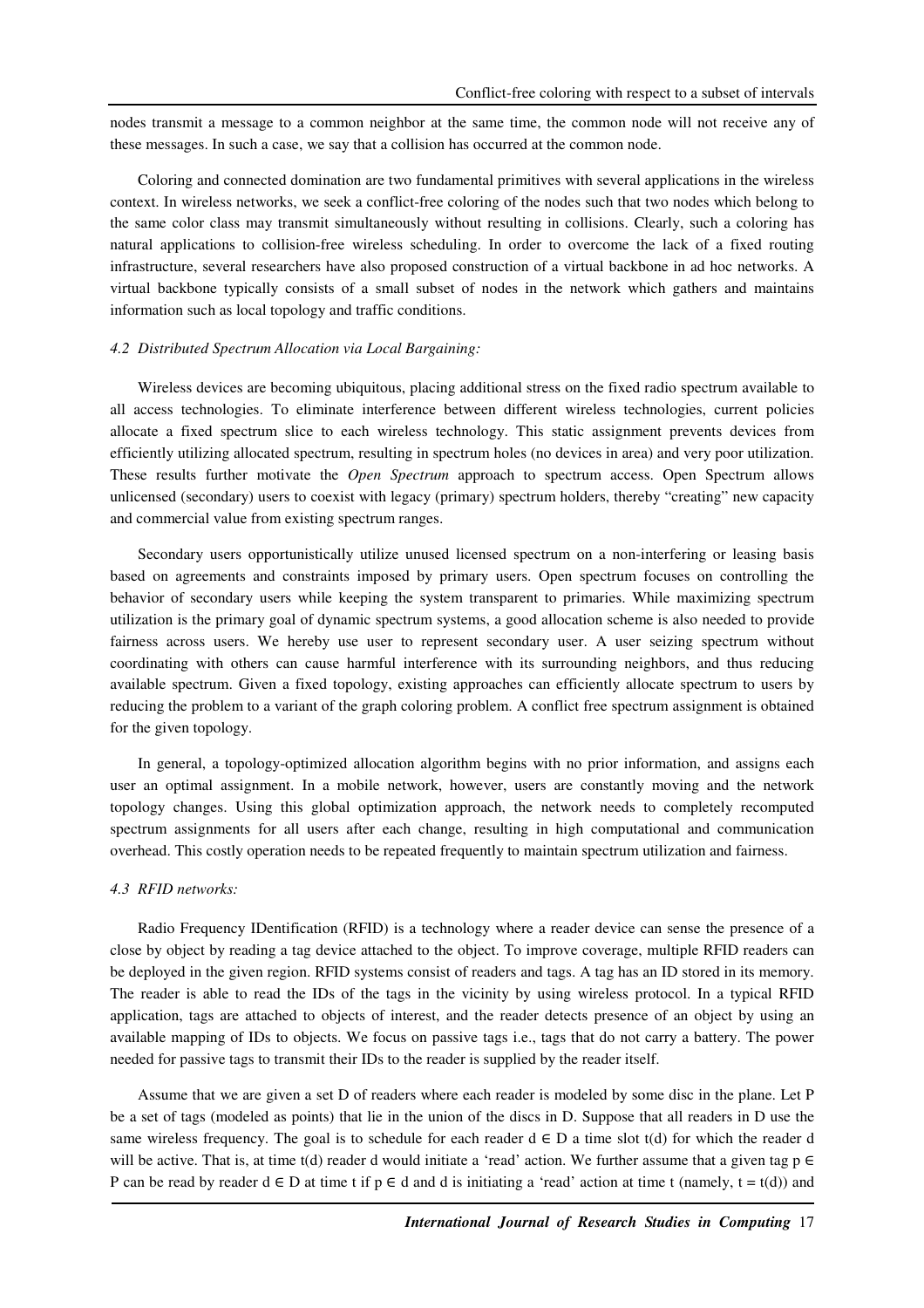#### Singhal, V. & Rastogi, A.

no other reader d  $\circ$  for which  $p \in d$  is active at time t. We say that P is read by our schedule, if for every  $p \in P$ there is at least one  $d \in D$  and a time t such that p is read by d at time t. Obviously, we would like to minimize the total time slots used in the schedule. Thus our goal is to find a function t:  $D \rightarrow \{1, \ldots, k\}$  which is conflict-free for the hypergraph H (D). Since we want to minimize the total time slots used, again the question of what is the minimum number of colors that always suffice to CF-color any hypergraph induced by a finite set of n discs is of interest.

## *4.4 Weighted Coloring based Channel Assignment for WLANs:*

With the increased popularity and deployment of WLANs, efficient management of wireless spectrum is becoming increasingly important. Consider an in-building wireless environment in which multiple Access Points (APs) are operational. Each AP operates on an administrator-specified channel. In 802.11 WLANs, the wireless card of a user scans the wireless medium to identify the access point with the strongest signal and associates with it. In order to reduce interference between different APs in the same physical neighborhood administrators conduct detailed Radio Frequency (RF) site surveys, often using spectrum analyzers, prior to setting up APs within the building and assigning specific channels to them. Given the unlicensed nature of WLAN technologies and decreasing costs of APs, the number of APs located in a physical neighborhood has proliferated. In many cases administrators increase the number of APs within a building to improve the wireless coverage. Additionally multiple organizations co-resident in the same building deploy independent wireless LANs, and the channel assignments made for the respective APs are made independent of each other. Hence the assignment of channels to this potentially large set of APs needs to be carefully coordinated, or else the broadcast nature of WLANs can lead to serious performance degradation of the wireless users.

#### **5. Conflict-free coloring for subset of intervals:**

In this section, we present an algorithm for conflict-free coloring for subset of intervals. This algorithm colors the vertices in various levels depends on I. In first level, we start coloring of those intervals which contains minimum vertices (most probably two). Then in next level, we color those intervals which contain some more vertices than in previous level. We repeat these steps until all the intervals are considered. It is based on repeatedly computing a fully covered interval set in hypergraphs.

**Definition 4:** We can define I as a subsets of intervals i.e.  $I = \{I_2, I_3, I_4, I_5, \ldots, I_n\}$ 

where in I<sub>2</sub> contains set of two vertices only  $I_3$  contains set of three vertices only

.

 $I_n$  contains set of n (maximum) vertices.

In the literature, a conflict-free coloring is an assignment of colors (positive integers) to the vertices of the hypergraph. In this work, we introduce and consider a slight variation of conflict-free coloring, in which we allow some vertices to not be assigned colors, as long as in every hyperedge, there exists a vertex with assigned color that is uniquely occurring in the hyperedge. In other words, we allow the coloring function C:  $V \rightarrow Z^+$  in definition 1 to be a partial function. Alternatively, we can use a special color '0' given to vertices that are not assigned any positive color and obtain a total function  $C: V \rightarrow N$ . Then, we arrive at the following variant of definition 1.

**Definition 5:** Let H = (V, E) be a hypergraph and let C :  $V \rightarrow N$ . We say that C is a conflict-free coloring if for every hyperedge S  $\in$  E there exists a color  $i \in \mathbb{Z}^+$  such that  $|S \cap C^{-1}(i)| = 1$ . We denote by  $\chi_{cf}(H)$  the minimum integer k for which H admits a cf-coloring with colors in  $\{0, \ldots, k\}$ .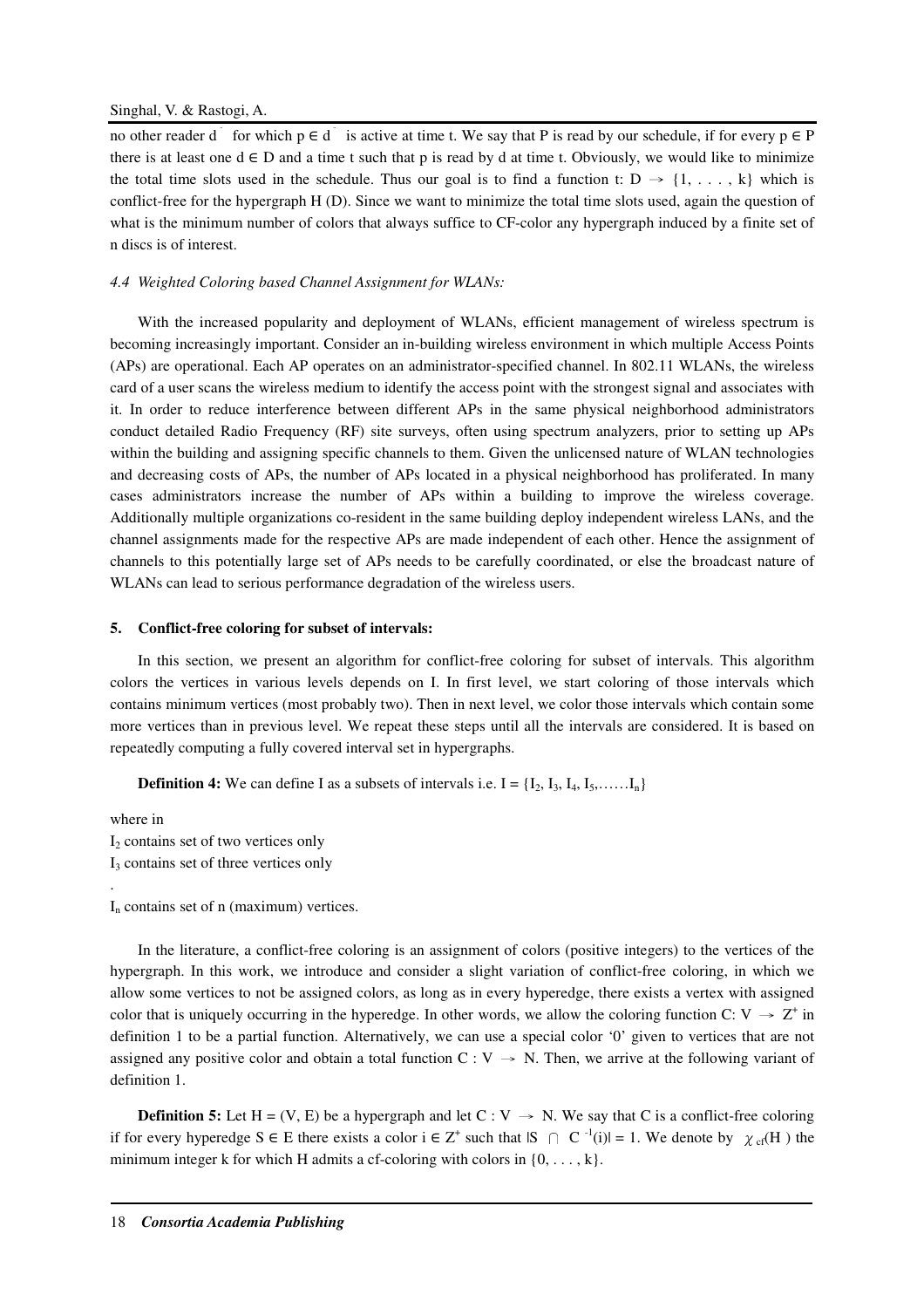**Remark 1:** We claim that this variation of conflict-free coloring, with the partial coloring function or the placeholder color '0', is interesting from the point of view of applications. As mentioned in section 1, vertices model base stations in a cellular network. A vertex with no positive color assigned to it can model a situation where a base station is not activated at all, and therefore the base station does not consume energy. One can also think of a bi-criteria optimization problem where a conflict-free assignment of frequencies has to be found with small number of frequencies (in order to conserve the frequency spectrum) and few activated base stations (in order to conserve energy).

```
A Fully-Covered algorithm for Conflict-free coloring with respect to a subset of intervals
        ---------------------------------
Algorithm: CFCforSubInterval
Step 1: Initialize I \leftarrow I<sub>1</sub> = {I<sub>2</sub>, I<sub>3</sub>, ....., I<sub>n</sub>};
Step 2: Take first set of elements from I<sub>i</sub>;
If i is even
        goto step 3;
Else
        goto step 4;
Step 3: Calculate max = [i/2];
Check number of uncolored vertices in I<sub>1</sub>, let z;
If z=0 {
Color the middle vertex (i.e. (k/2 + 1)^{th} vertex for k vertices) with max+1;
Else {
Color the uncolored vertices in the following ways
(i) Firstly, color the middle vertex (i.e. (k/2 + 1)^{th} vertex for k vertices) with max+1;
(ii) Color other vertices (if any) from left and right of middle vertex in decreasing order of max i.e. leftmost
vertex from middle is colored with max then next with max-1 and so on. Follow the same rule for right side
vertices from middle vertex;
Repeat this step until all sets of I<sub>i</sub> are fully colored;
Remove the visited I, from I;
Step 4: Calculate max = [i/2];
Check number of uncolored vertices in I, let z;
If z=0 (
Color the middle vertex with max;
Else {
Color the uncolored vertices in the following ways:
(i) Firstly, color the middle vertex with max;
(ii) Color other vertices (if any) from left and right of middle vertex in decreasing order of max i.e. leftmost
vertex from middle is colored with max-1 then next with max-2 and so on. Follow the same rule for right side
vertices from middle vertex;
Repeat this step until all sets of I, are fully colored;
Remove the visited I, from I;
Step 5:
If I is not empty {
goto step 2;
else {
Color remaining uncolored vertices (if any) with color 0;
END:
-1
```
**Theorem 1.** The conflict-free coloring algorithm for hypergraphs with respect to a subset of intervals is a 2-approximation algorithm.

**Proof:** It is enough to prove that if some hyperedge (or interval), say *u*, reaches iteration with  $\ell = k - 1$  of the loop (i.e., the algorithm uses at least k colors), then the input contains as a subset a  $J_{\{k/2\}}$  configuration and moreover this configuration is entirely contained in ι.

We prove it by induction. For  $k = 1, 2$ , it is true, because there is at least one interval in the input, and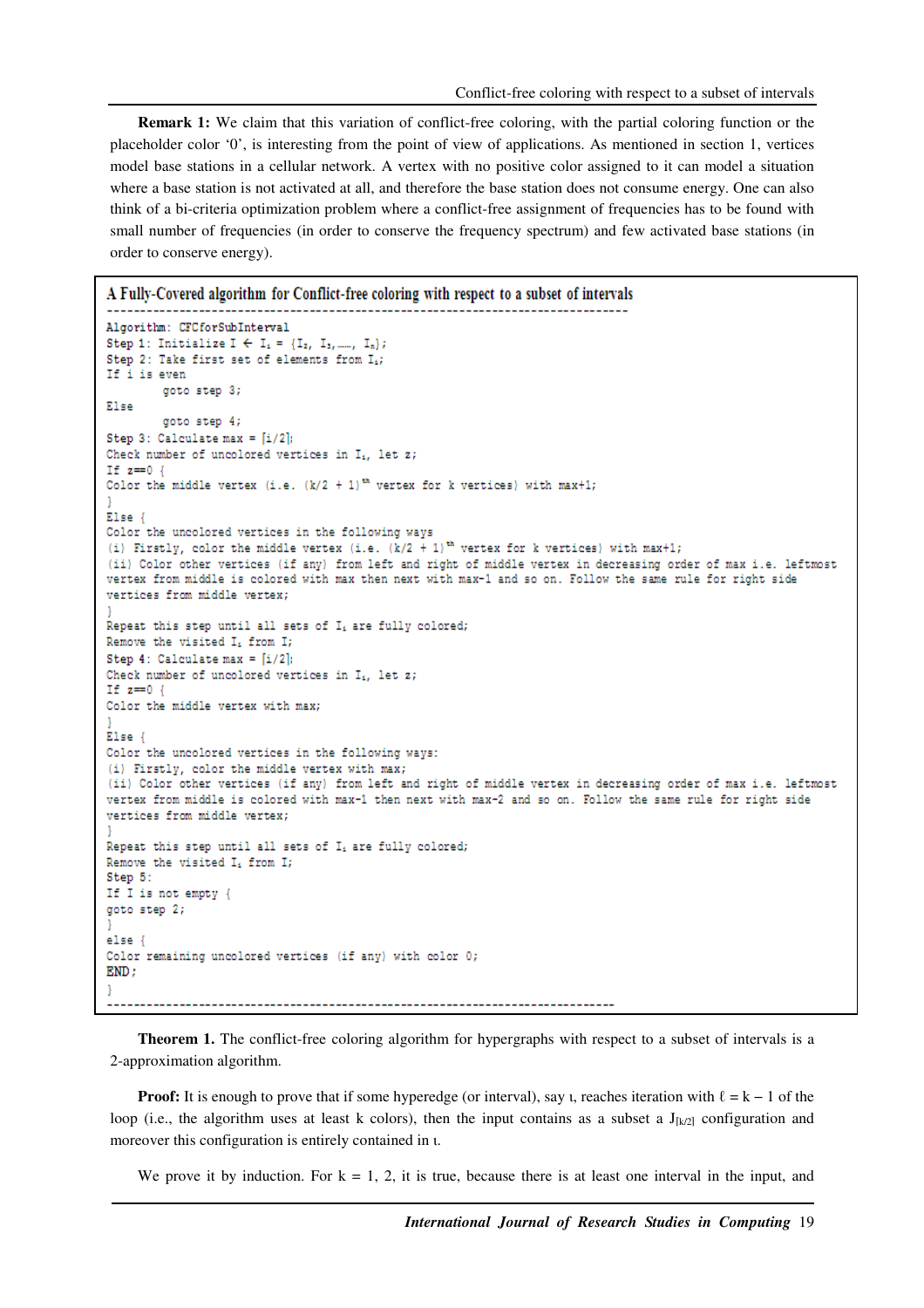Singhal, V. & Rastogi, A.

therefore at least one non-zero color is needed in any optimal coloring. For  $k > 2$ , assume there is a vertex v that gets color k. Then at iteration with  $\ell = k - 1$  of the loop there is an interval  $\iota$  with its rightmost vertex being  $v \in$  $S^{\ell}$  (see figure 2).



*Figure 2*. Intervals in an input using k colors

# **6. An Illustrated Example:**

We describe algorithm for conflict-free coloring any hypergraph  $H = (V, E)$  that have various level.



*Figure 3.* An input hypergraph having various subset of interval

```
Step 1: 
I_i \leftarrow \{I_2, I_3, I_4, I_5, I_6, I_7\}I_2 = \{(b, c) (d, e) (h, i)\}\I_3 = \{(a, b, c) (f, g, h)\}I_4 = \{(a, b, c, d) (g, h, i, j)\}\I_5 = \{(b, c, d, e, f)\}\I_6 = \{\emptyset\}I_7 = \{a, b, c, d, e, f, g\}Step 2: 
Take I<sub>2</sub>
Here 2 is even 
We have to go to step 3 
Step 3: 
max = 1First set of I_2 is (b, c)Here z = 2
```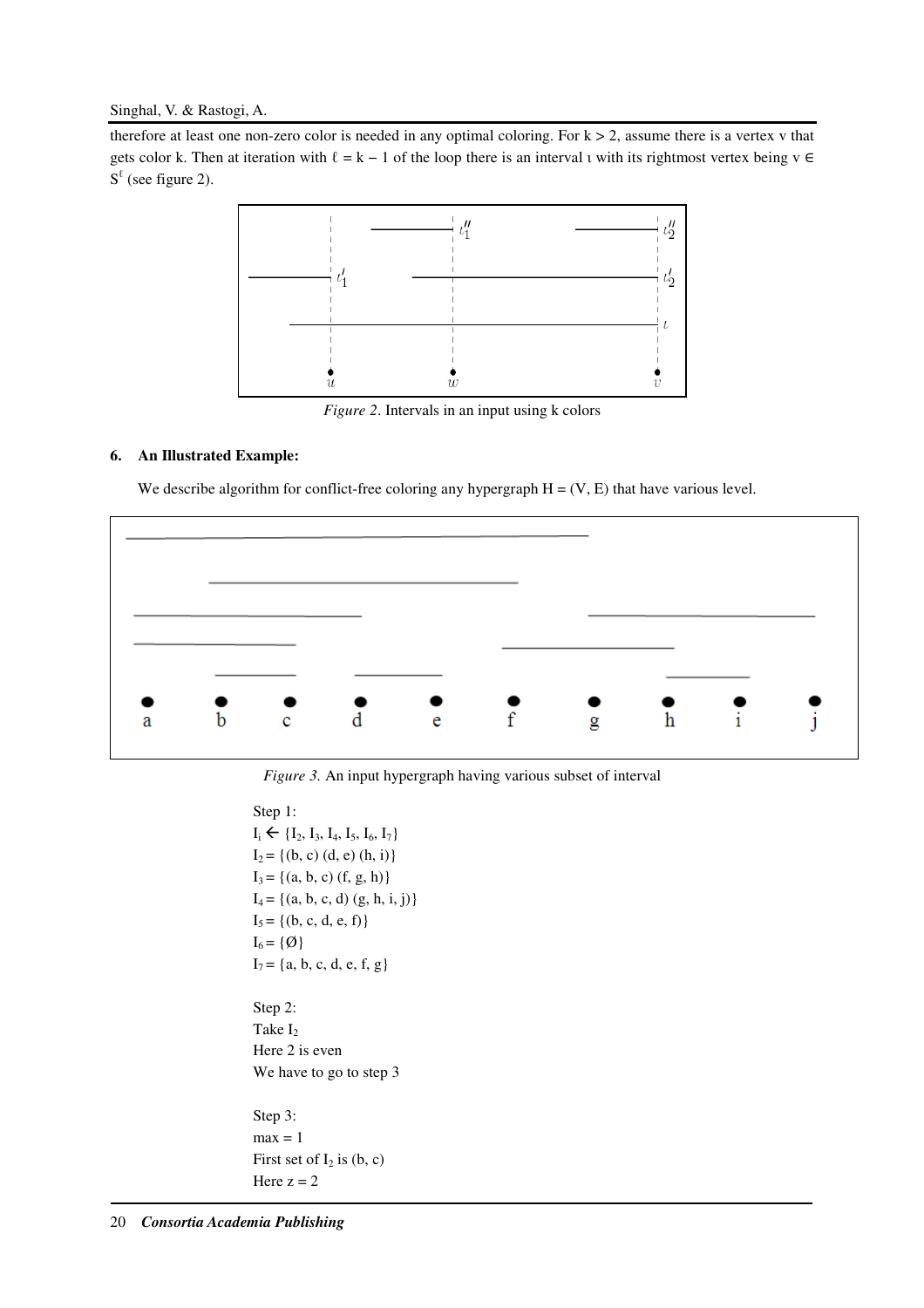```
Assign the color to (b, c) 
b \leftarrow 1c \leftarrow 2Second set of I_2 is (d, e)Here z = 2Assign the color to (d, e) 
d \leftarrow 1e \leftarrow 2Third set of I_2 is (h, i)Here z = 2Assign the color to (h, i) 
h \leftarrow 1i \leftarrow 2Now I_i \leftarrow \{I_3, I_4, I_5, I_6, I_7\}Step 5: 
Here I_i is not empty
We have to go to step 2 
--------------------------------------------------------------------- 
Step 2: 
Take I_3Here i is odd 
Go to step 4 
Step4: 
max = 2First set of I_3 is (a, b, c)Here z = 1Assign the color to a 
a \leftarrow 2Second set of I_3 is (f, g, h)Here z = 2Assign the color to f, g 
\mathbf{f} \leftarrow \mathbf{1}g \leftarrow 2Now I \leftarrow \{I_4, I_5, I_6, I_7\}Step 5: 
Here I is not empty 
We have to go to step 2 
---------------------------------------------------------------- 
Step 2: 
Take I<sub>4</sub>
Here 4 is even 
We have to go to step 3
Step 3: 
max = 2First set of I_4 is (a, b, c, d)
Here z = 0
```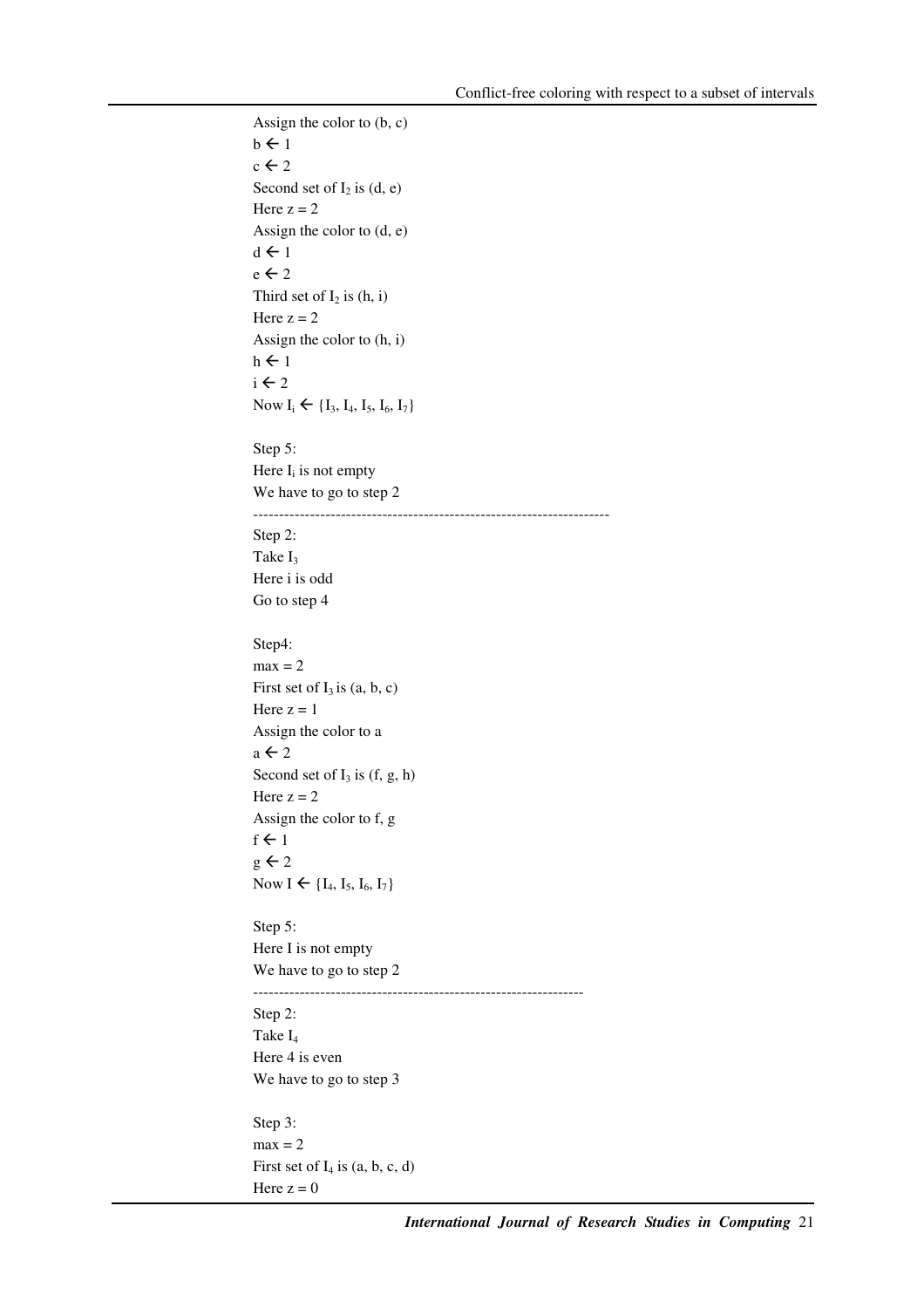```
Assign the color to c 
c \leftarrow 3Second set of I_4 is (g, h, i, j)Here z = 1Assign the color to j 
j \leftarrow 3Now I \leftarrow \{I_5, I_6, I_7\}Step 5: 
Here I is not empty 
We have to go to step 2 
--------------------------------------------------------------------- 
Step 2: 
Take I_5Here i is odd 
Go to step 4 
Step4: 
max = 3First set of I_5 is \{(b, c, d, e, f)\}\Here z = 0Assign the color to d 
d \leftarrow 3Now I \leftarrow \{I_6, I_7\}Step 5: 
Here I is not empty 
We have to go to step 2 
---------------------------------------------------------------- 
Step 2: 
Take I_6Here 6 is even 
We have to go to step 3 
Step 3: 
max = 3First set of I<sub>6</sub> is null
Now I \leftarrow \{I_7\}Step 5: 
Here I is not empty 
We have to go to step 2 
--------------------------------------------------------------------- 
Step 2: 
Take I_7Here i is odd 
Go to step 4 
Step4:
```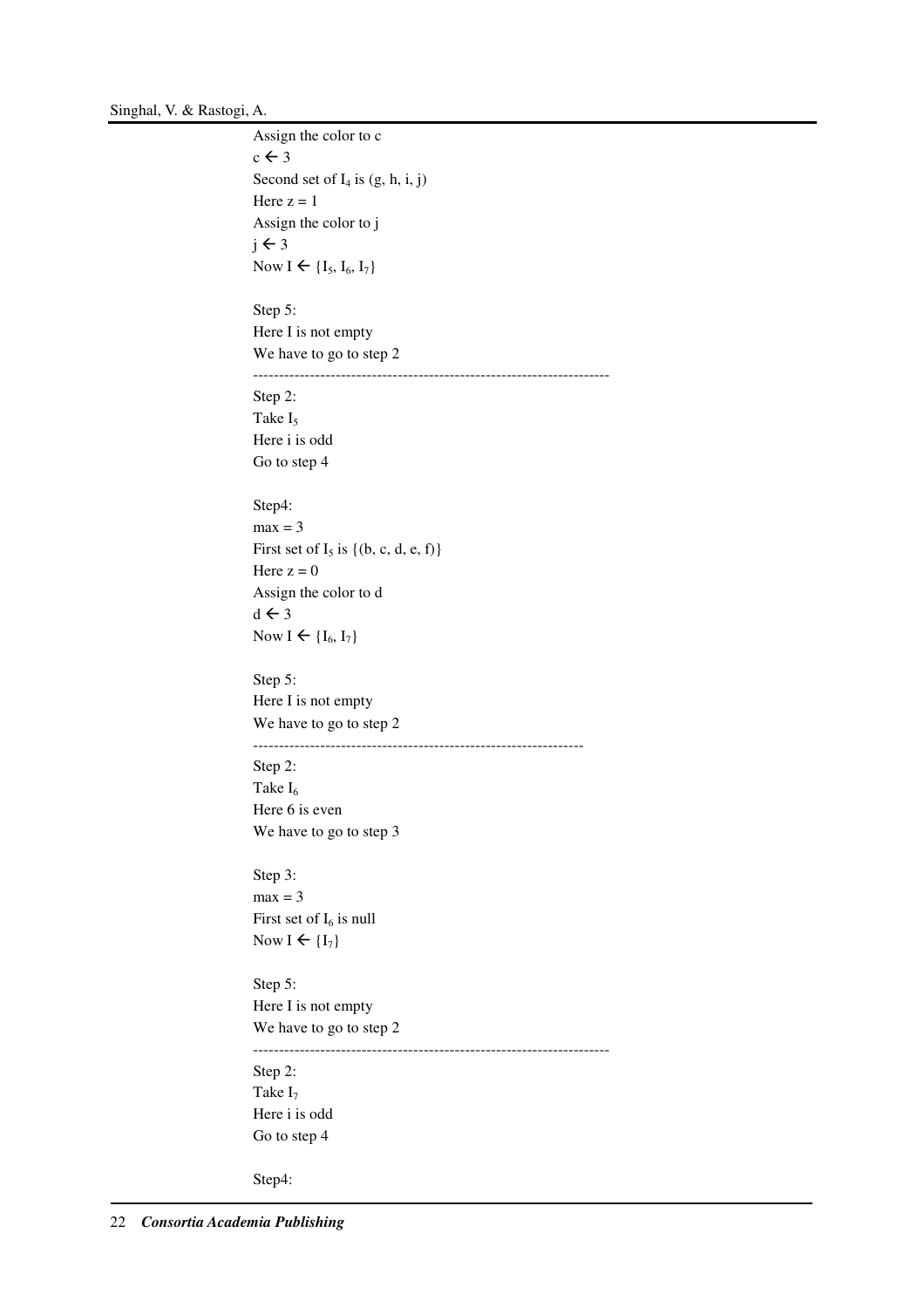$Max = 4$ First set of  $I_7$  is (a, b, c, d, e, f, g) Here  $z = 0$ Assign the color to d  $d \leftarrow 4$ Now  $I \leftarrow \{null\}$ Step 5: Here I is empty END Final coloring of the vertices is  $a \leftarrow 2$  $b \leftarrow 1$  $c \leftarrow 3$  $d \leftarrow 4$  $e \leftarrow 2$  $f \leftarrow 1$  $g \leftarrow 2$  $h \leftarrow 1$  $i \leftarrow 2$  $j \leftarrow 3$ 



*Figure 4.* An output hypergraph having various subset of cf-colored interval

**Lemma 1:** Algorithm 1 terminates.

**Proof:** At every iteration of the loop, there is some hyperedge  $e \in E^t$  for which  $|e \cap S^t| = 1$ . This follows from the minimality of S'. Thus,  $|E'| > |E^{+1}|$ . Therefore, the number of hyperedges decreases at every iteration of the loop, and necessarily reaches zero after a finite number of iterations of the loop.

**Lemma 2:** Algorithm 1 produces a conflict-free coloring.

**Proof:** We first show that for every hyperedge  $e \in E$ , there is some  $\ell$  for which  $|e \cap S'| = 1$ . Notice that for every iteration i > 0, we have  $S^{i-1} \supseteq S^i$ . If  $|e \cap S^0| > 1$ , consider the maximum i for which  $|e \cap S^i| > 1$ . Then, hyperedge  $e \cap S^i = e \cap V^{i+1}$  belongs to  $E^{i+1}$  and has to be hit by  $S^{i+1}$ , i.e.,  $(e \cap S^i) \cap S^{i+1} = e \cap$  $S^{i+1}$  is non-empty and thus  $|e \cap S^{i+1}| = 1$ , because of the maximality of i.

Let v be the one element of e  $\cap$  S'. Vertex v is colored with some color greater than  $\ell$  by the algorithm